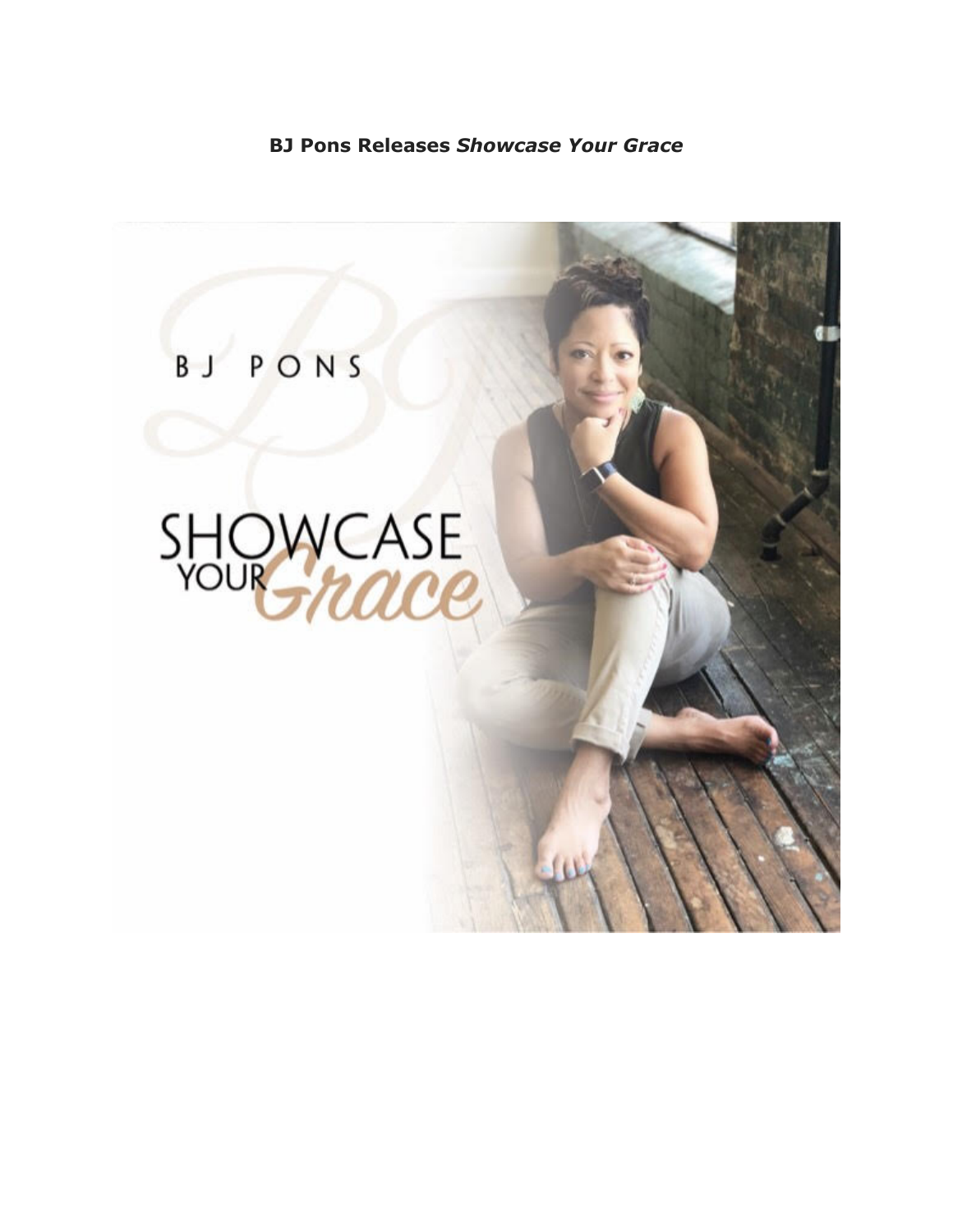NASHVILLE, Tenn (August 21, 2018) – Christian artist and music evangelist, **BJ Pons**, has announced the release of her newest project, *Showcase Your Grace.* 

Every cut of this new project speaks deeply into the soul. BJ's powerful vocals and performance truly showcase the songs penned by well-loved and anointed writers including Dixie Phillips, Karen Gillespie, Natalie Cromwell, Rachel McCutcheon, Kurt Carr, BJ Pons and many others. The flawless production by Mark Coleman ensures this album is destined for greatness.

From the jump up and worship "After the Storm" to the poignant and hauntingly beautiful "Hidden Secrets," you will find yourself experiencing BJ's powerful testimony through the music of this new release. *Showcase Your Grace* is an album you will surely find yourself listening to over and over.

BJ commented, "*Showcase Your Grace* is different from any other album that I have recorded. God orchestrated every lyric, writer, producer, and background singer. In fact, every aspect of this album. I am so excited to see what He is going to do with it. I'm believing there will be healing and deliverance through the music."

It's clear that this experienced Christian artist has a story to tell, and the talent and grace to deliver it with skill, passion and authority.

## *SHOWCASE Your Grace* Track List:

- 1. You Gotta Believe
- 2. Showcase Your Grace
- 3. Hallelujah From The Valley
- 4. After The Storm
- 5. Hidden Secrets
- 6. When He Said Live
- 7. Count On The Cross
- 8. Speak Your Name
- 9. Healed
- 10. I Never Lost My Praise

If you would like to interview *BJ Pons* contact AG Publicity at [info@agpublicity.com](http://www.agpublicity.net/nuevo/inc/rdr.php?r=396c58c3c20) 

To purchase *BJ's* music go to : [https://hopecreationsbybj.com/](http://www.agpublicity.net/nuevo/inc/rdr.php?r=396c58c39c20)

To connect with *BJ Pons* just follow her on social media or her Website: [https://](http://www.agpublicity.net/nuevo/inc/rdr.php?r=396c58c43c20) [www.bjministries.com/](http://www.agpublicity.net/nuevo/inc/rdr.php?r=396c58c43c20)

To book *BJ* for you church, concert, or event contact [booking@bjministries.com](http://www.agpublicity.net/nuevo/inc/rdr.php?r=396c58c48c20)